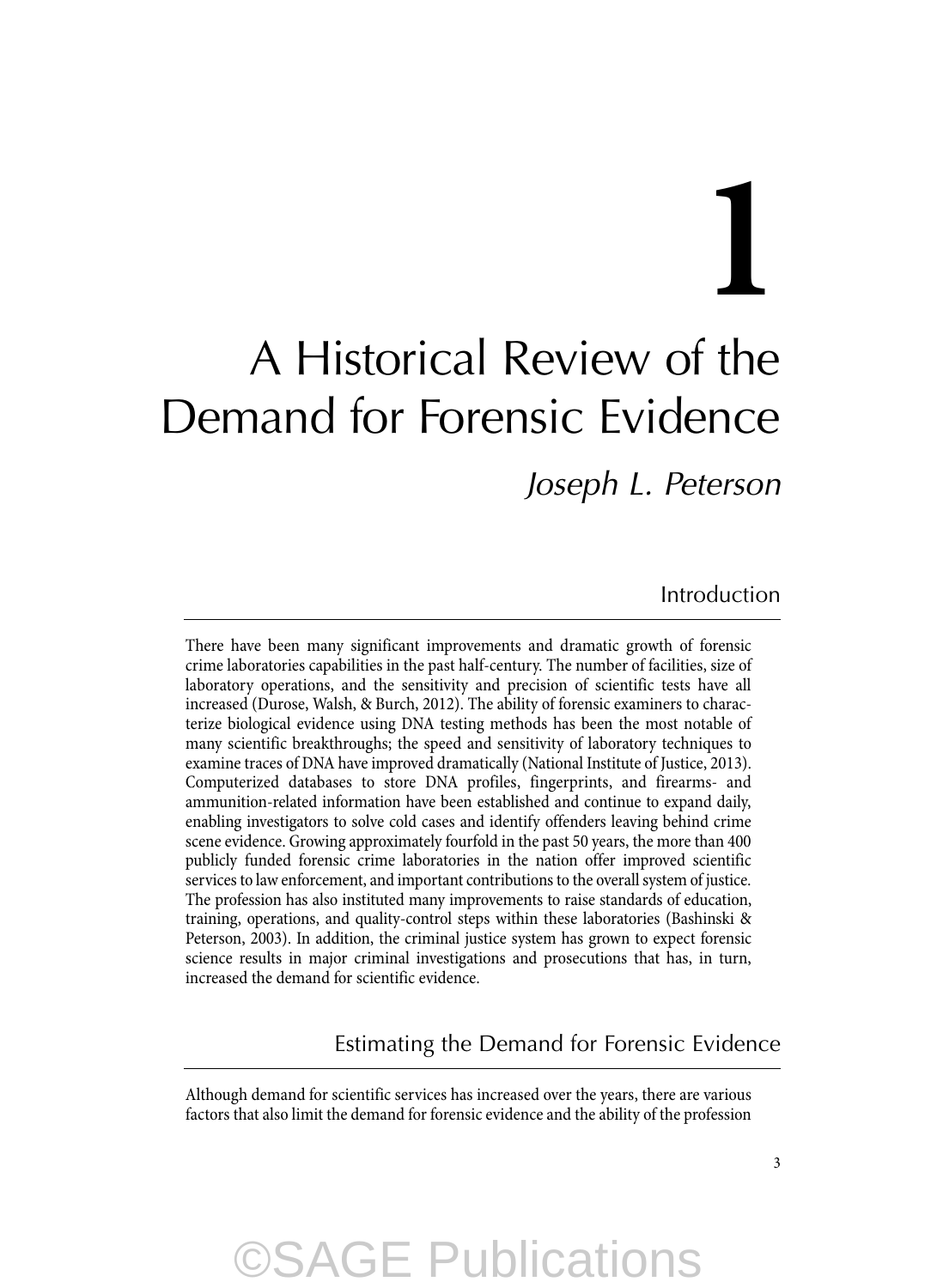to respond to it. The crime laboratory field continues to be hit with periodic controversies that cause concern over the scientific integrity of individual analysts, crime laboratories, and the profession itself (Balko, 2011; Clark, 2012). The 1993 U.S. Supreme Court decision *Daubert v. Merrell Dow Pharmaceuticals* , which set new minimum standards for the admissibility of scientific evidence, continues to challenge the forensic field (see also *Kumho Tire Co. v. Carmichael* , *General Electric Co. v. Joiner* ). The 2009 National Research Council report, *Strengthening Forensic Science* , has also raised serious concerns over the scientific foundation of laboratory examination and data interpretation practices employed in many areas of forensic science testing.

 While research shows that resources devoted to forensic scientific testing have increased, actual budgets have not increased at a pace to examine all submitted evidence, let alone all available physical evidence at crime scenes. Recent data will be presented in this chapter that show that use of scientific evidence still occurs in only a small percentage of criminal cases, and only a fraction of physical evidence available at crime scenes is actually collected and examined. Available scientific evidence may be filtered out at the crime scene itself or, if collected, remains in police evidence rooms unexamined because investigators do not request testing. Investigator failure to request an examination of submitted evidence is common and a reflection of various factors: long testing turnaround times, poor investigator training, a belief that testing would not be helpful in a given case, and concern about placing added demands on limited laboratory resources. This chapter will explore the critical interface between investigators and crime laboratories, and examine the reasons why much available physical evidence goes unexamined.

 The demand for forensic evidence test results, and the ability of the system to respond, is a complex issue that depends on various factors, ranging from limited laboratory resources to a reluctance of investigators and prosecutors to request testing be done. At base, parent police organizations do not allocate sufficient resources to the crime scene investigation units and crime laboratories to capture and analyze available physical evidence. This chapter will begin with a discussion of forensic evidence potential, will proceed through a historical review of physical evidence utilization rates, and present recent research results that show most available physical clues are filtered by different personnel before completion of laboratory analysis. The chapter concludes with results of a recent study that shows physical evidence affects arrest, charging, and sentencing. and asks the question, "Why don't agencies capitalize on such findings and allocate needed resources to forensic crime laboratories?"

### What Is Physical Evidence and What Can It Tell Us?

 Much of the technical literature of forensic science over the decades, in academic texts and training manuals, has centered on the "theoretical" types of assistance that the scientific analysis of physical evidence can provide to investigators, prosecutors, and other legal fact-finders (Fisher & Fisher, 2012). This literature clearly delineates the potential that physical evidence can offer but does not consider how related information in active investigations may inflate or deflate that potential. Guidance present in most forensic training texts stresses that it is of the utmost importance to collect all available evidence at scenes because these physical traces are perishable, and one never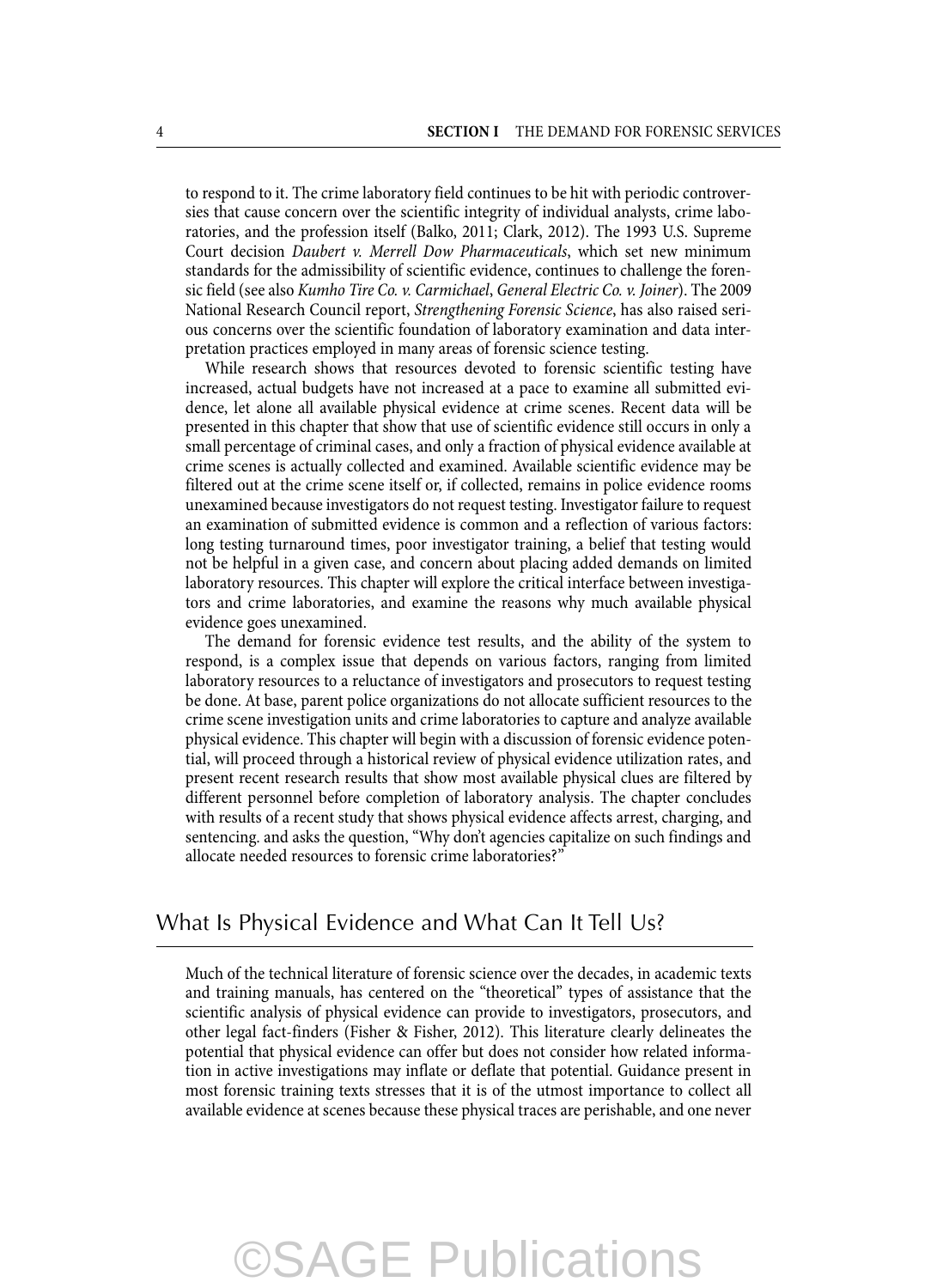knows early in an investigation if particular evidence might prove critical in solving a case. Forensic science practitioners and authors advise that scientific evidence examinations have the potential to offer investigators the following types of information (see Johnson et al., 2012; Peterson et al., 2010).

#### *IDENTIFICATION*

 The great bulk of physical evidence that is examined in the forensic crime laboratory focuses (initially, at least) on the identification of various materials. This can range from the identification of confiscated drugs and other controlled substances, the identification of alcohol and poisons in toxicological samples, and the identification of volatile liquids that can be identified in the debris collected from scenes of suspicious fires. The identification of controlled substances such as marijuana, heroin, cocaine, and methamphetamines make up the great bulk (as high as 70% of total caseloads) of evidence analyzed by crime laboratories. This drug caseload has remained remarkably high for the past  $40+$  years as drugs and narcotics became a major law enforcement and social problem in the late 1960s, and where a chemical identification of the substance is essential for a successful prosecution. Identifying the specific type of substance can be the starting point for many examinations and move the process forward.

#### *CLASSIFICATION*

 Forensic crime laboratories will not only identify the unknown substance (e.g., blood, paint, or a synthetic fiber) but also place it in a more restricted category such as human blood, acrylic blue paint, or rayon. This additional classification may aid in determining the possible origin of the unknown material and thereby show that it could or could not have originated from a particular person, object, or crime scene. The more narrowly defined the classification is, the greater the likelihood that questioned evidence could have shared a common origin with a known sample of comparable evidence. If an item's class characteristics are clearly different from a known sample, the examiner may definitively conclude they did not share a common source.

#### *INDIVIDUALIZATION/DETERMINATION OF COMMON ORIGIN*

 Such a finding means the examiner is able to conclude an item of evidence of unknown source originated from a particular perpetrator, victim, or tool/firearm used during the course of a crime. Such evidence transfer between an offender and victim or physical scene helps to place persons at particular locations and can be highly incriminating. Examiners will compare evidence of unknown origin (such as a latent fingerprint, spent bullet, or biological stain) with a reference sample of known origin (a set of fingerprints taken from a suspect, a projectile test fired from a suspect's weapon, and blood or DNA sample taken from a particular person of known identity). These findings are termed "individualizations" and have the potential to link a person, weapon, or tool to a crime. In practice, such individualizations that connect a suspect to a scene or victim are quite unusual and largely limited to latent fingerprints, biological stains, and firearms-related evidence. Examinations of other mass-produced synthetics, construction materials, and even botanical evidence can usually only show they are indistinguishable or similar in all measurable characteristics with evidentiary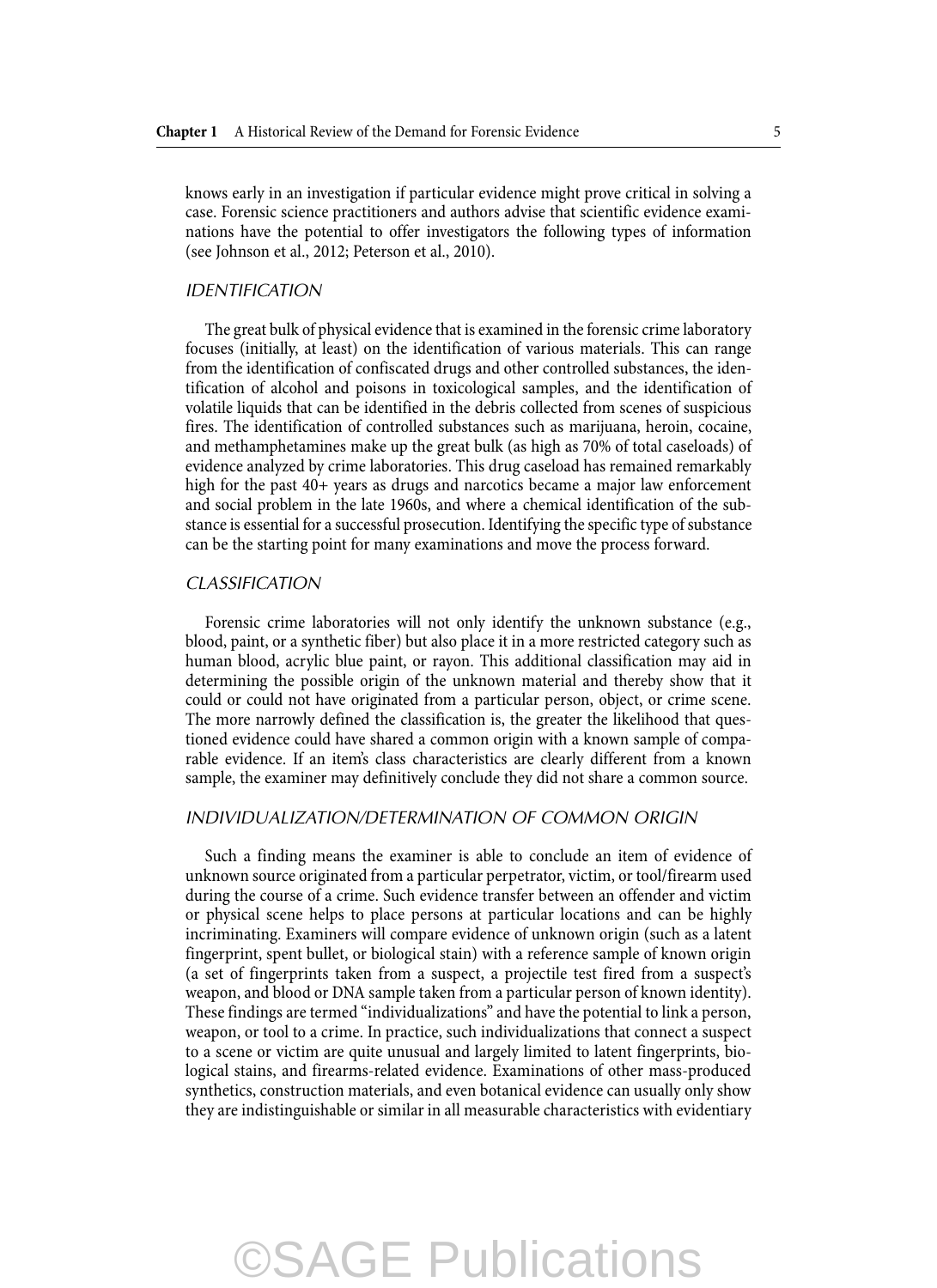materials. Typically, a forensic examiner may offer a partial or potential association, but not a true individualization.

 Individuality may be the "holy grail" of criminalistics, but DNA testing of biological fluids is one of the few types of physical evidence where scientific data clearly support the individuality of the evidence. In fact, the recent 2009 NAS *Strengthening Forensic Science* report concluded that most other types of pattern physical evidence—from latent fingerprints, firearms/toolmarks, shoeprints, and handwriting to bitemarks—lack a solid scientific foundation to form such conclusions. The long biomedical history of DNA testing, and the collection of extensive data on the uniqueness of DNA characteristics from populations around the world, affords it the scientific basis to form such individuality conclusions. Even latent fingerprint examiners must use caution in concluding a partial latent fingerprint found at a crime scene originated from a particular suspect, because the field lacks empirical data on the number and type of fingerprint minutiae needed to form common origin conclusions. Computerized databases of DNA, fingerprints, and bullet and shell casings have enhanced the ability of criminalists to narrow their search and to link questioned evidence to a small group of possible suspects or firearms. After a review of candidate matches, follow-up examination by knowledgeable experts can confirm the match.

 Automated Fingerprint Identification System (AFIS), National Integrated Ballistic Information Network (NIBIN), and Combined DNA Index System (CODIS) databases holding digital information on fingerprints, firearms ammunition, and known DNA profiles have enhanced the ability of forensic laboratories and identification bureaus to use evidence from a crime scene to solve "whodunit" and cold cases, and identify an otherwise unknown offender. Before such digital reference collections, investigators needed known standards from one or more suspects with whom they could compare crime scene evidence. This greatly restricted the use of physical evidence to aid in the solution of these challenging cases. Now, digital evidence collections have the ability to assist with these investigations and sort through this evidence. Cold "hits" exploiting such crime scene evidence when querying these databases have helped investigations tremendously.

 Crime scene investigators still have the daunting task of locating evidence at a crime scene that will link the actual perpetrator to a crime. Finding such evidence at a scene can be very challenging as the investigator is required to assess large quantities of physical materials in the environment, much left by victims or other persons who had legitimate access to the crime scene. Most physical materials at a scene do not implicate the perpetrator or have little bearing on the investigation. Through training and experience, and by focusing on entry, exit, and "target areas" of the crime scene, the skilled investigator can select the most viable evidence. Investigators must be discriminating and not "scoop up" everything they see; crime laboratories do not have the resources to accept and evaluate all such materials and must rely on crime scene search officers to make discriminating choices.

 In recent years, many agencies have focused on potentially available DNA evidence at scenes of crimes that may identify or confirm the identity of suspects. The National Institute of Justice (NIJ), in particular, has encouraged the use of DNA techniques and databases in cold and unsolved case investigations, and encouraged coordinated approaches among investigators, prosecutors, and crime laboratory personnel. NIJ has also been active in promoting the use of DNA in property and minor offenses (in particular, see Roman et al., 2009). The growth of the national CODIS database is enhancing these procedures (now reinforced by the recent U.S. Supreme Court *King v. Maryland* decision upholding the collection of DNA from arrestees). A brief summary of these DNA efforts is included in Peterson, Hickman, Strom, and Johnson (2013).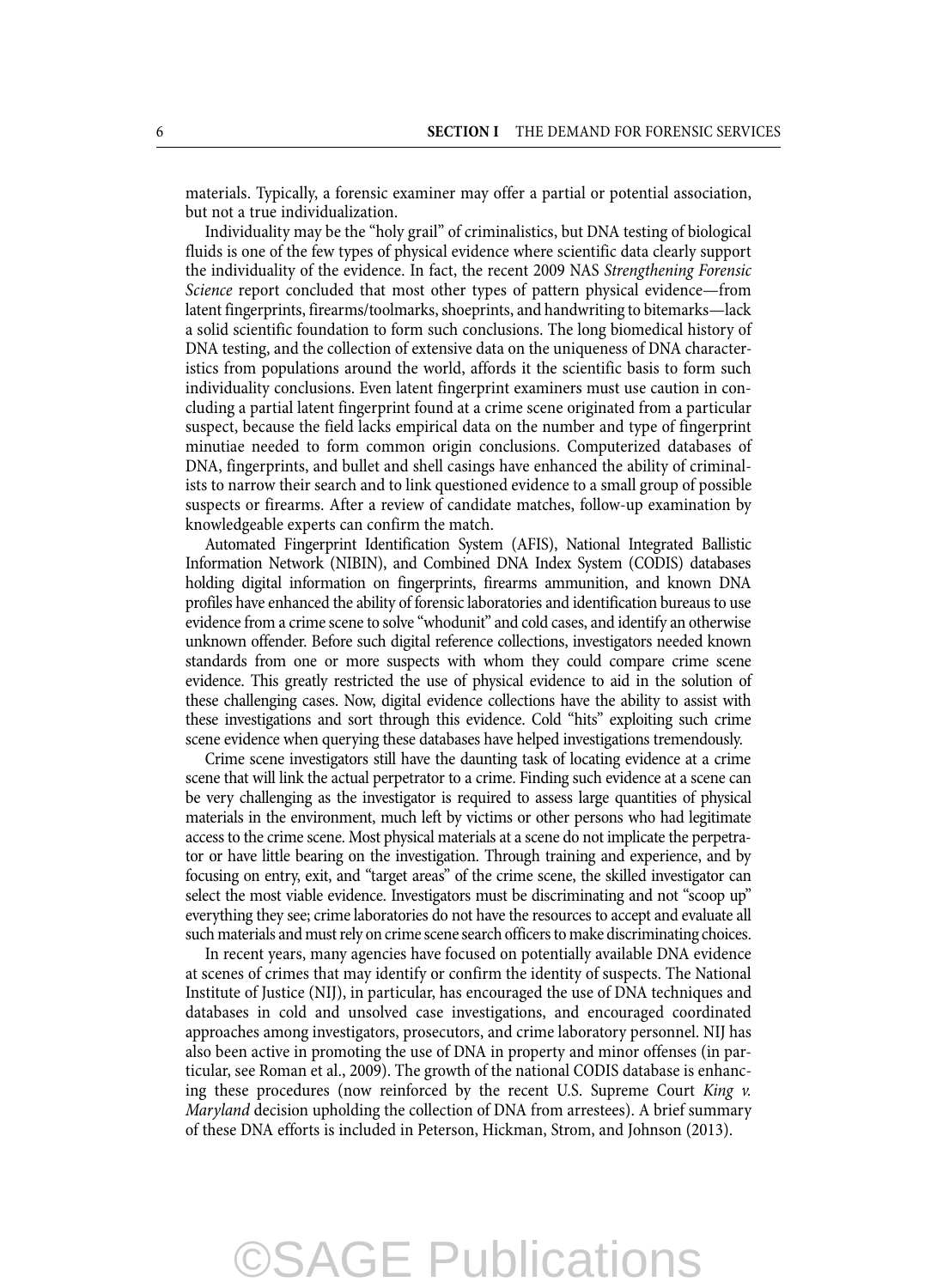#### *RECONSTRUCTION*

 One of Peterson, Mihajlovic, and Gilliland's (1984) earlier studies detailed how scientific results from the crime laboratory occasionally result in reconstruction findings. This study of five jurisdictions nationwide reported how crime laboratory results typically provided insight as to how crimes unfolded. Physical evidence may be useful in reconstructing the criminal incident, showing point(s) of entry, activities surrounding the target of the crime, and point(s) of exit (if different) from entry. It may indicate where the offender gained access to the crime scene (breaking and entering); the relative positions of offender, victim, or other participants when the crime was committed; the order of crucial events; or how the offender gained access to items stolen. Establishing such "ground truth" of how the offender committed the criminal act helps build a helpful narrative for investigators in developing the offender's modus operandi.

#### *DIFFERENT ORIGIN/NEGATIVE IDENTIFICATION*

 A negative identification results when the criminalist determines the substance in question is not what the investigator suspected it to be (the reddish substance was paint, not blood, or the residue was baking soda, not cocaine). Such findings may serve to eliminate a suspect from suspicion, close an investigation, or turn it in a completely new direction. Where comparisons show an evidentiary item and a standard are of different origin, they serve to dissociate persons, objects, and locations. Examples include when a biological stain did not originate from a prime suspect, a projectile was not fired from a particular weapon, or a latent fingerprint does not belong to a particular suspect. Such findings can be significant in excluding or exonerating a particular suspect and redirecting an investigation.

#### *INCONCLUSIVE FINDINGS*

 Many examinations are not conclusive, and the examiner is not able to form a clear conclusion (unlike on television!). The evidence may be badly damaged, contaminated, or compromised in some fashion, and the examiner is prevented from developing definitive information or answers to investigator questions. Searches of databases may not yield the identity of a particular individual because the owner's fingerprint or DNA is not in the database or the questioned evidence is contaminated or does not contain clear points of identity. Inconclusive results are different from exclusions in that examiners can only report that evidence failed to establish a connection between principals and the crime scene.

### Physical Evidence Presence—Historical Indicators

 There have been few studies over the years that have attempted to document the presence and utilization of physical evidence in criminal investigations. Brian Parker's (1963) survey of forensic laboratories was among the first to find that scientific evidence was used in a very small percentage of cases—in his survey, he found that evidence was used in only about 1% of criminal violations. Later, Parker was funded by the National Institute of Law Enforcement and Criminal Justice (the predecessor to the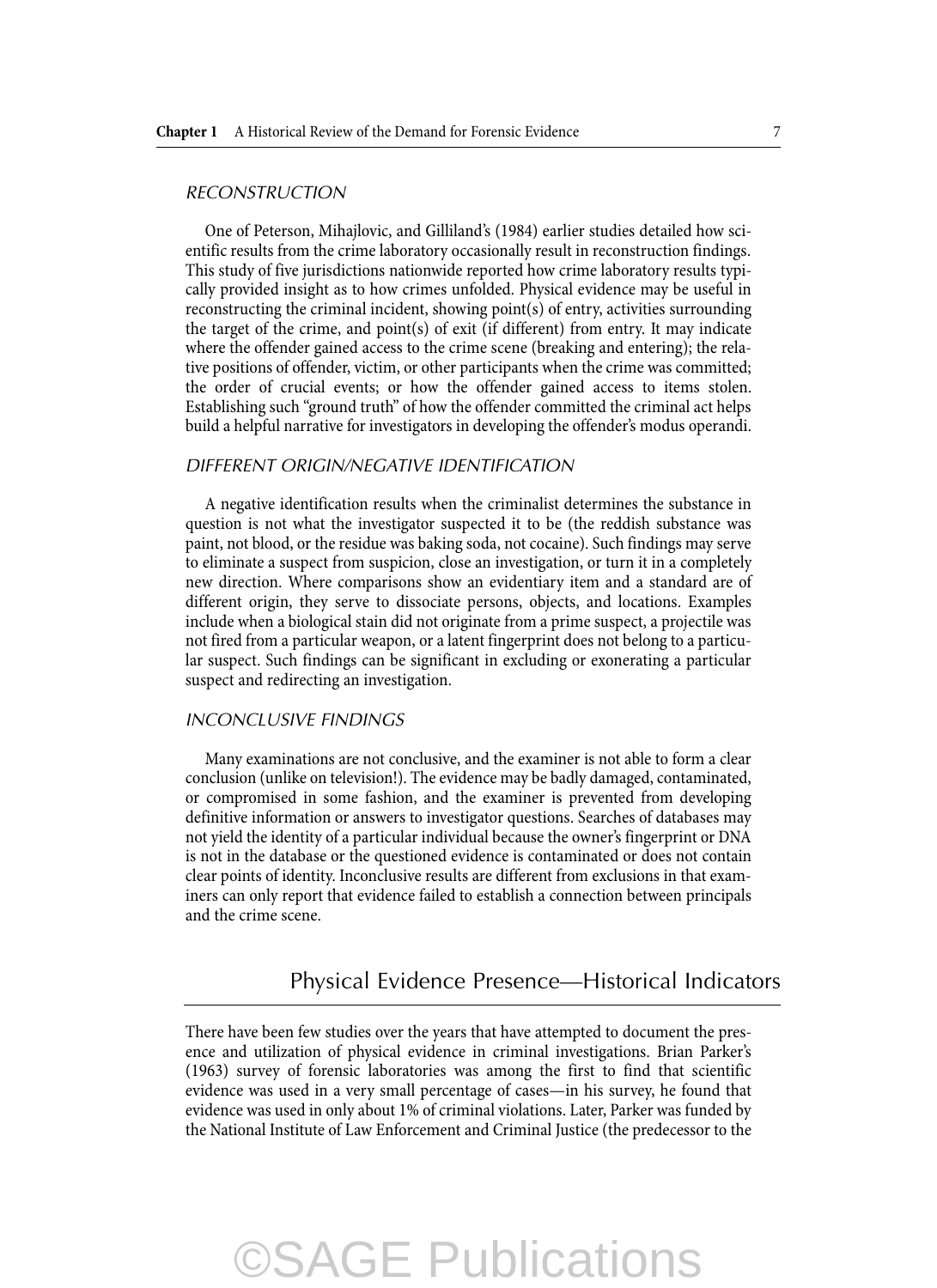National Institute of Justice) to empirically determine the presence of physical evidence at the scenes of serious crimes (Parker & Peterson, 1972). Teams of criminalistics graduate students responded to the scenes of crimes reported to the police and found physical evidence present at about 88% of locations. The physical materials varied by type of evidence and offense category. Multiple forms of evidence were commonly present at scenes. This is the only study reported in the literature that documented the various types of physical evidence at crime scenes that didn't rely on surveys or police reports cataloging evidence that was collected after the crime scene was investigated.

 Parker and Peterson's early research also found that most of this evidence was neither collected nor routed to a forensic laboratory for examination. This original research found that only about 0.1% of the offenses in the sample resulted in evidence being examined in the laboratory. Peterson's (1974) subsequent monograph accounted for how and why this evidence was neither collected nor examined. He identified a series of police "filters" that accounted for the exclusion of this evidence. It began with a patrol officer's or investigator's decision not to request a specially trained crime scene technician to respond to the scene to locate, collect, and preserve the evidence. Evidence technicians responded to crime scenes but often did not gather evidence that was present. These decisions were not solely based on evidence being present/not present, but often resulted from judgments on the part of technicians and investigators that available evidence did not merit collection or examination. Most of these (negative) decisions were based on an assessment of the seriousness of the crime, an evaluation of the legitimacy of victims, as well as the condition and potential usefulness of the evidence. Subsequent filters led officers (and supervisors) not to forward collected evidence to the crime laboratory for analysis. Even if the evidence was submitted for analysis, it often remained unexamined unless the investigator in charge of the case requested the laboratory to examine it.

 Peterson's 1974 monograph described various styles of evidence technicians for responding to different types of crime scenes, interacting with victims (usually in property crimes), and deciding if physical clues were to be collected. On numerous occasions, he reported that technicians found their primary mission to provide "service" to the victim that sometimes involved misrepresentation of their activities by collecting materials they had no intention of submitting for analysis. Occasionally, investigators were even found to deposit, dust, and lift their own fingerprints if they thought it would impress the victim. Even at this time, long before the modern *CSI* era, crime scene officers were observed taking actions or offering commentary to victims so as not to disappoint them, leaving them with the impression that they received professional service.

 Almost 40 years later, Makin (2012) contributed an article that described "simulated evidence collection" where investigators might "swab, powder, or collect nonviable samples to demonstrate that the victim received the full resources of the agency" (p. 126). He described "bagging and tagging" practices of crime scene officers where evidence was collected, documented, and returned to police evidence storage rooms, never to be analyzed, and sometimes discarded. Makin found that about 30% of law enforcement officers in his study knew of officers or technicians who had engaged in collecting "simulated evidence." Officers thought that the television inspired *CSI* effect was in part responsible for driving such practices, and that the PR value of such steps on (property crime) victims was a prime explanation. Makin proposes an interesting theory that such practices might, in part, explain the sizeable fraction of physical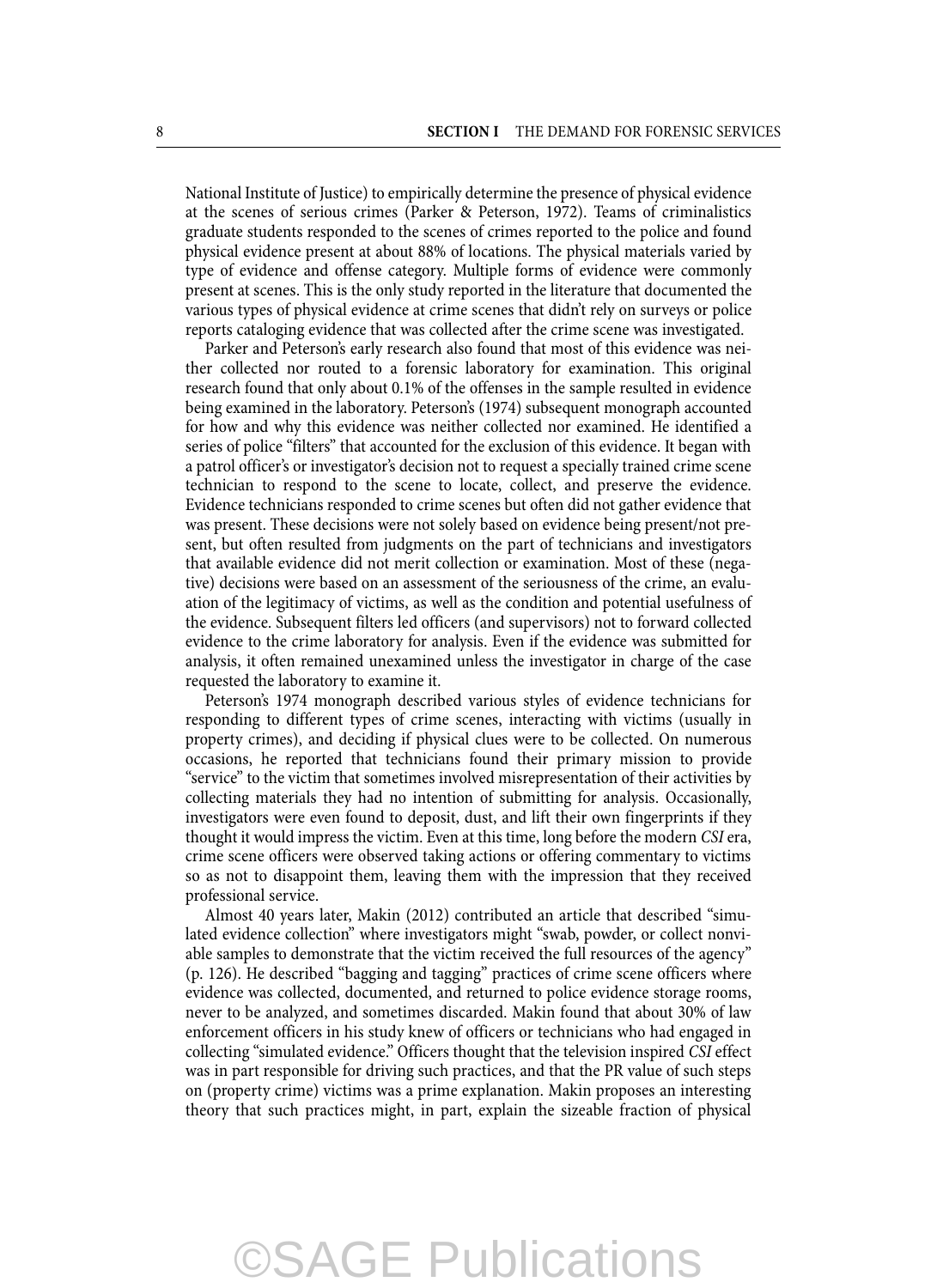evidence that is backlogged in evidence storage rooms and not examined (discussed elsewhere in this chapter).

 More than 10 years elapsed after the Parker study before NIJ funded additional studies to investigate the role of physical evidence in criminal investigations and prosecutions. The first study, *Forensic Evidence and the Police* (Peterson et al., 1984), reviewed almost 2,700 randomly selected case files stratified by offense type (homicide, rape, robbery, aggravated assault, and burglary) and controlled for the presence or absence of physical evidence in the instant case. The utilization of physical evidence varied widely by crime type, ranging from almost 100% of homicides and drug cases and 75% of rapes, to only about 15% of attempted murders, 33% of burglaries, and 20% of robberies. On reviewing paper case files, these figures primarily estimated percentages of evidence collected *and* examined, but did not account for evidence collected but not examined.

 Apart from suspected drug cases, which constitute upwards of three-quarters of crime laboratory caseloads, blood, hair, firearms, and fingerprints were the primary forms of physical evidence collected and examined in the laboratory. Very little trace evidence (fibers, glass, paint, soil, etc.) was collected and examined. Suspected semen was also a primary type of evidence collected in sexual assaults, primarily via sexual assault kits taken from the victim in post-assault medical examinations. Its analysis and eventual utility was largely a function of the prior relationship between the victim and the offender. Cases involving an offender previously known (identified) by the victim usually resulted in a lower percentage of examined evidence. Violent, personal criminal investigations typically involved greater collection and analysis of physical evidence, and it was usually done earlier in the investigation.

 A recent study addressed collected physical evidence stored in police property rooms that remains unexamined nationwide (Strom et al., 2009; Strom & Hickman, 2010). In a survey of 2,000 law enforcement agencies covering the years 2002–2007, agencies reported that they had not submitted collected evidence for examination in 14% of unsolved homicides, 18% of unsolved rapes, and 23% of unsolved property crimes. The study concluded that there may be good reasons why such evidence is not examined, as where defendants pled guilty or charges were dropped, but there were also situations where untrained personnel did not appreciate the full potential of the unexamined evidence in cases without suspects, where prosecutors had not requested an analysis, or where lengthy crime laboratory backlogs discouraged police personnel from making such a request.

 Attention has also been paid of late to the substantial percentage of sexual assault cases where physical evidence, though collected by medical personnel in sexual assault kits from victims, is never examined. Ritter (2011) was one of the first to highlight this issue in her NIJ report that looked at the types and quantities of untested evidence contained in these kits, and efforts to understand the reasons cited by law enforcement and crime laboratories for this situation. The Strom et al. (2009) study described above found evidence collected but not examined in almost one in five rape cases. Human Rights Watch (Tofte, 2009) published a study in 2009 investigating the problem of sexual violence in Los Angeles and brought attention to the volume of untested sexual assault kits in the hands of law enforcement agencies. A study followed (Peterson et al., 2011) of the almost 11,000 untested sexual assault kits stored in Los Angeles city and county law enforcement freezers over the past 10 or more years. DNA profiles were determined in a high percentage ( $\sim$ 60%) of these  $\sim$ 2,000 cases sampled that were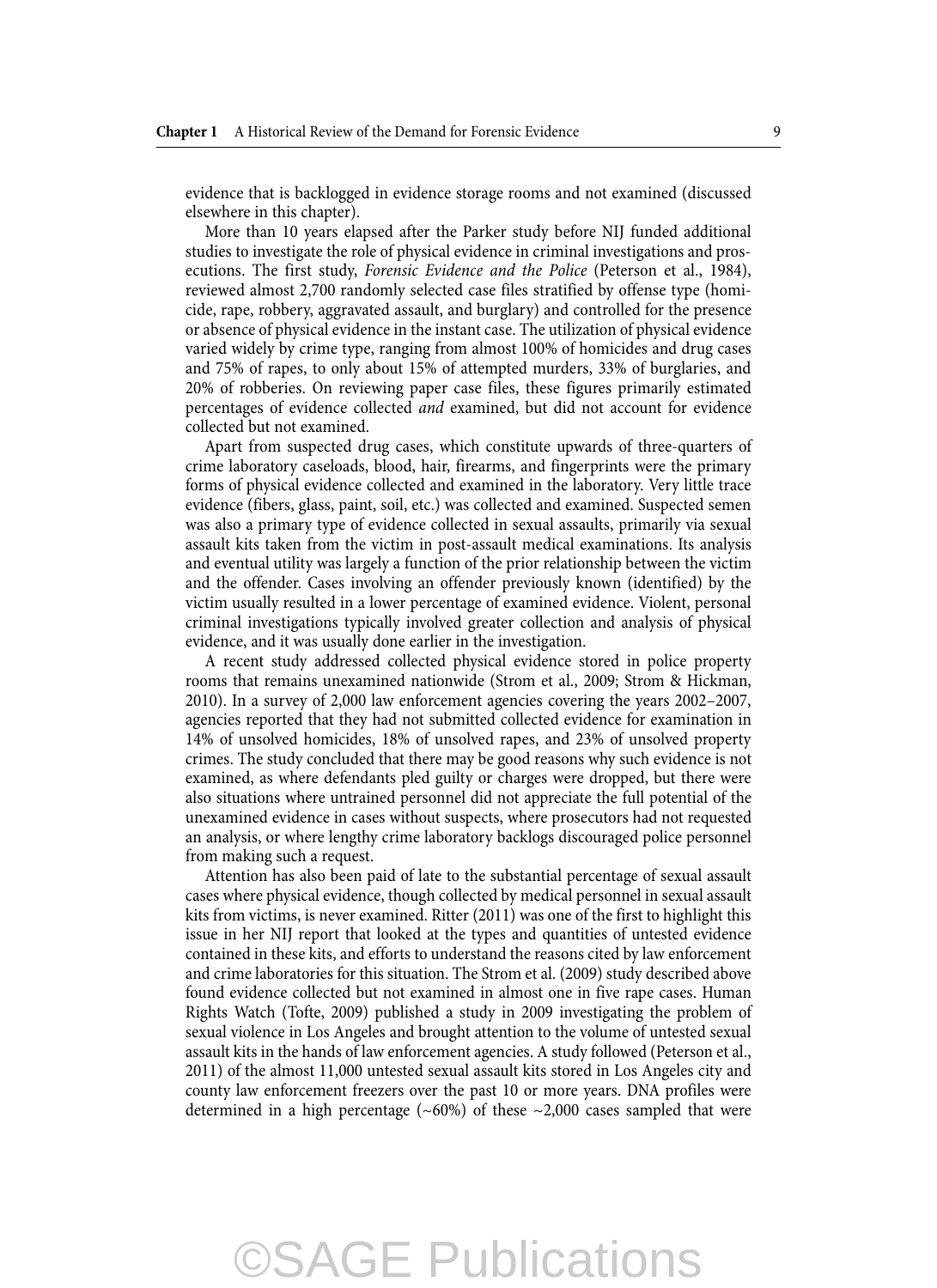uploaded into CODIS, but exams did not result in any added arrests and only two additional convictions. Current "action research" studies in Detroit and Houston (Ritter, 2011) are reviewing thousands of untested kits in police and laboratory storage areas to discover the reasons for non-testing, whether these kits should still be tested, the results of real time testing, and proper testing policies and practices for the future.

 One might consider this backlogged sexual assault evidence against the research by Makin on symbolic evidence collection. It may be that historically, the collection of this sexual assault kit evidence from victims was not always for its analysis, particularly in cases where the victim knew the suspect. Was it "symbolic" from an investigator's standpoint, where they never intended for it to be examined? What criteria should be used in the future by investigators and criminalists to decide if this evidence is to be examined? The reader should note, however, that the parent law enforcement agencies in the Peterson (2011) study have directed crime laboratories to examine *all* sexual assault kit evidence that is collected.

### Macro Forces Influencing Utilization Patterns

 Any treatment of factors influencing the growth of forensic science services and the demand for scientific evidence needs also to take a broad overview of legal, social, and political factors affecting the use of forensic evidence. Peterson and Leggett (2007) prepared a 40-year retrospective of criminal, legal, and professional issues affecting the growth and utilization of forensic evidence in the United States. In this article, their beginning point was the steep rise in violent crime and the drug abuse explosion occurring in the late 1960s. Violent crimes are the source of most physical/biological clues submitted to crime laboratories, and drug cases mandate a chemical analysis of the controlled substance in question for successful prosecution. These two forces started the first real surge of physical evidence and forensic laboratories in the modern era.

 U.S. Supreme Court rulings in the 1960s ( *Escobedo* , *Miranda* , etc.) provided more legal protections for criminal suspects and encouraged the police to place greater reliance on "extrinsic" physical evidence to link offenders to crime scenes and victims. The President's Commission on Law Enforcement and the Administration of Justice (Institute for Defense Analyses, 1967) forecast that the successful solution of crime depended on the discovery and analysis of physical clues. In the 1970s, the federally funded Law Enforcement Assistance Administration (LEAA) also injected billions of dollars into the nation's criminal justice system and supported the construction of many more regional crime laboratories that were in closer proximity to state and local law enforcement agencies, and that, presumably, would result in better use of physical evidence. NIJ launched its first round of research projects to document the educational, technical, and professional development needs in the field of forensic science, sponsored proficiency testing projects documenting testing deficiencies in the field, and underwrote programs to accredit laboratories and certify forensic examiners (Peterson, 1975).

 The 1980s saw continued growth in and demand for forensic services, and efforts to upgrade the level of professionalism in the developing forensic field gained momentum. The introduction of DNA typing demonstrated the promise of enhanced forensic biological testing, but also the need for standardized methods of analysis and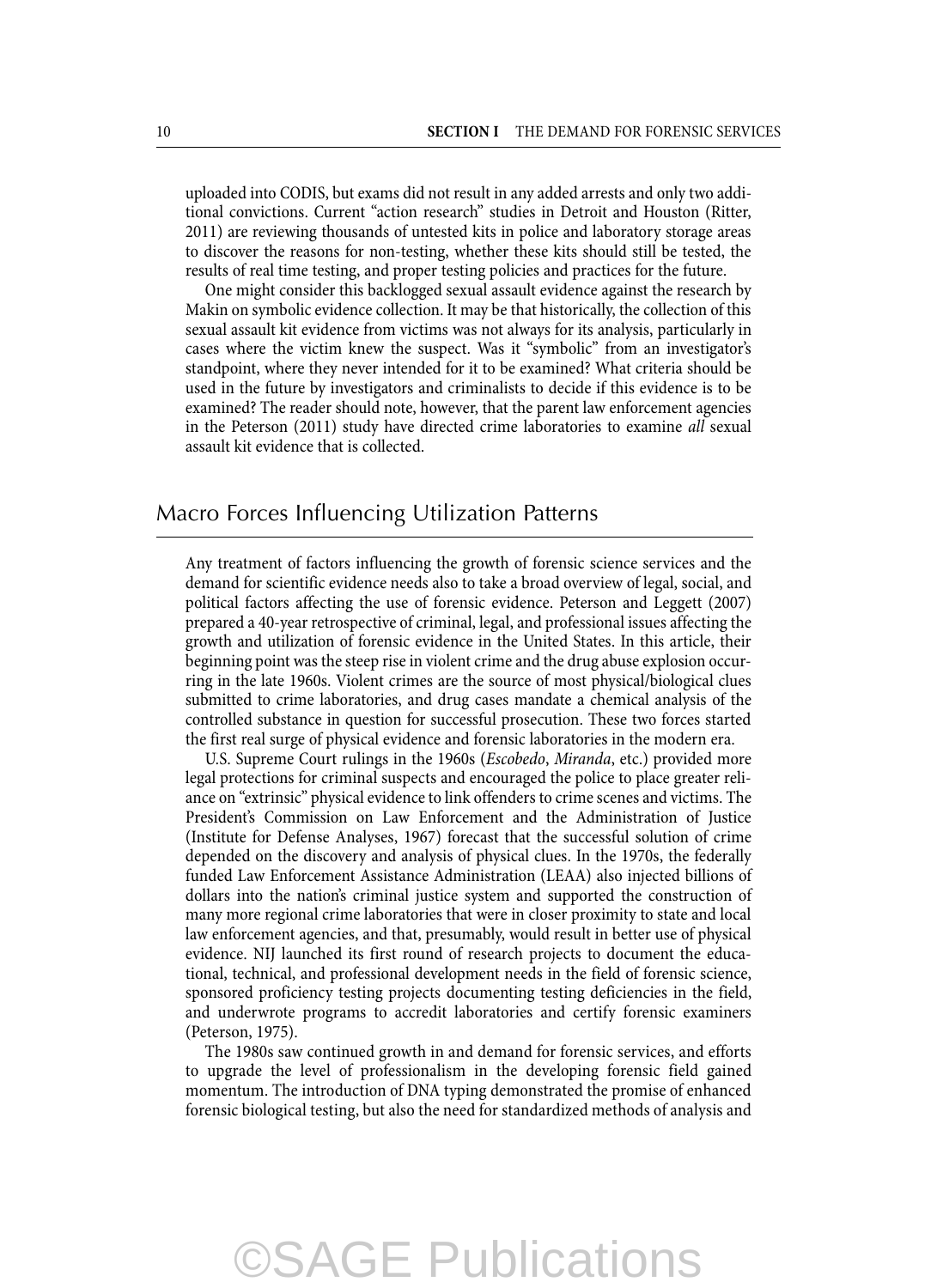regulation of the field. Still, these voluntary professional efforts lagged and there were further legal challenges to the reliability of laboratory testing and the need for more rigorous ethical standards for examiners. Proficiency testing studies and legal critiques drew attention to areas like questioned document examination (Jonakait, 1991; Risinger, Denbeaux, & Saks, 1989), its reliability, and whether the courts should routinely admit such testimony. Clearly, the justice system's demand for expanded forensic services was also accompanied by scientific and legal demands that the forensic profession get its scientific house in order and address the quality and fairness with which laboratory services were practiced.

 While the early 1990s saw scientific and legal acceptance of DNA testing as a forensic technique to individualize biological evidence, the field instituted DNA methods standardization (Technical Working Group on DNA Analysis Methods, or TWGDAM) and formation of a national database of DNA profiles of convicted offenders. The Innocence Project (InnocenceProject.org) also demonstrated that DNA was a technique that could remedy prior injustices, where old physical clues could be reexamined and exonerate convicted defendants who had been falsely imprisoned. The fact that DNA was a highly reliable testing technique that had both the power to link and to exclude suspects with a crime created great interest in the police and the legal communities, as well as the public, and stimulated greater demand for forensic DNA testing.

 Legal efforts also continued to strengthen standards for evaluating the judicial admissibility of scientific and technical evidence and as a means to exclude "junk" science (Giannelli, 1993). The U.S. Supreme Court decision *Daubert v. Merrell Dow Pharmaceuticals* (1993), and its progeny ( *Kumho Tire* and *Joiner* ), outlined steps that judges could consider when assessing the admissibility of scientific evidence. Judges were tasked to think more like scientists in determining if the reasoning underlying expert testimony was "scientifically valid." In considering the admissibility of the technique, judges could evaluate if the theory had been subjected to peer review and publication, if there were known error rates and the maintenance of standards, as well as general acceptance of the technique. Twenty years later, many judges are still uncomfortable in applying *Daubert* standards to scientific evidence presented to the court. In spite of that reticence, some courts today are reconsidering the admissibility of such venerable techniques as latent fingerprint comparison, hair examination, and firearms and toolmark testing that make up a large part of forensic evidence collected and examined.

 The 1990s were also significant in that there were several investigations of improper forensic crime laboratory practices in which substandard procedures led to questionable findings and testimony. The U.S. Department of Justice Inspector General Michael Bromwich's (2006) investigation of charges, leveled by a disgruntled FBI crime laboratory scientist about its explosives division, underscored the importance of the laboratory practicing good science and maintaining independence from criminal investigator influences (Office of the Inspector General, 1997). And, as forensic science grew in popular culture through such television programs as *CSI* , the general public and professionals questioned if crime laboratories could possibly live up to unrealistic television standards. Investigative journalists also began to target forensic laboratories and increasingly found crime laboratories to be in "crisis." Individual scientists like Fred Zain, Joyce Gilchrist, and Arnold Melnikoff were targeted for falsification of findings and reading far more into their examinations than the science allowed. Journalists have continued their investigations into crime laboratory operations, sometimes focusing on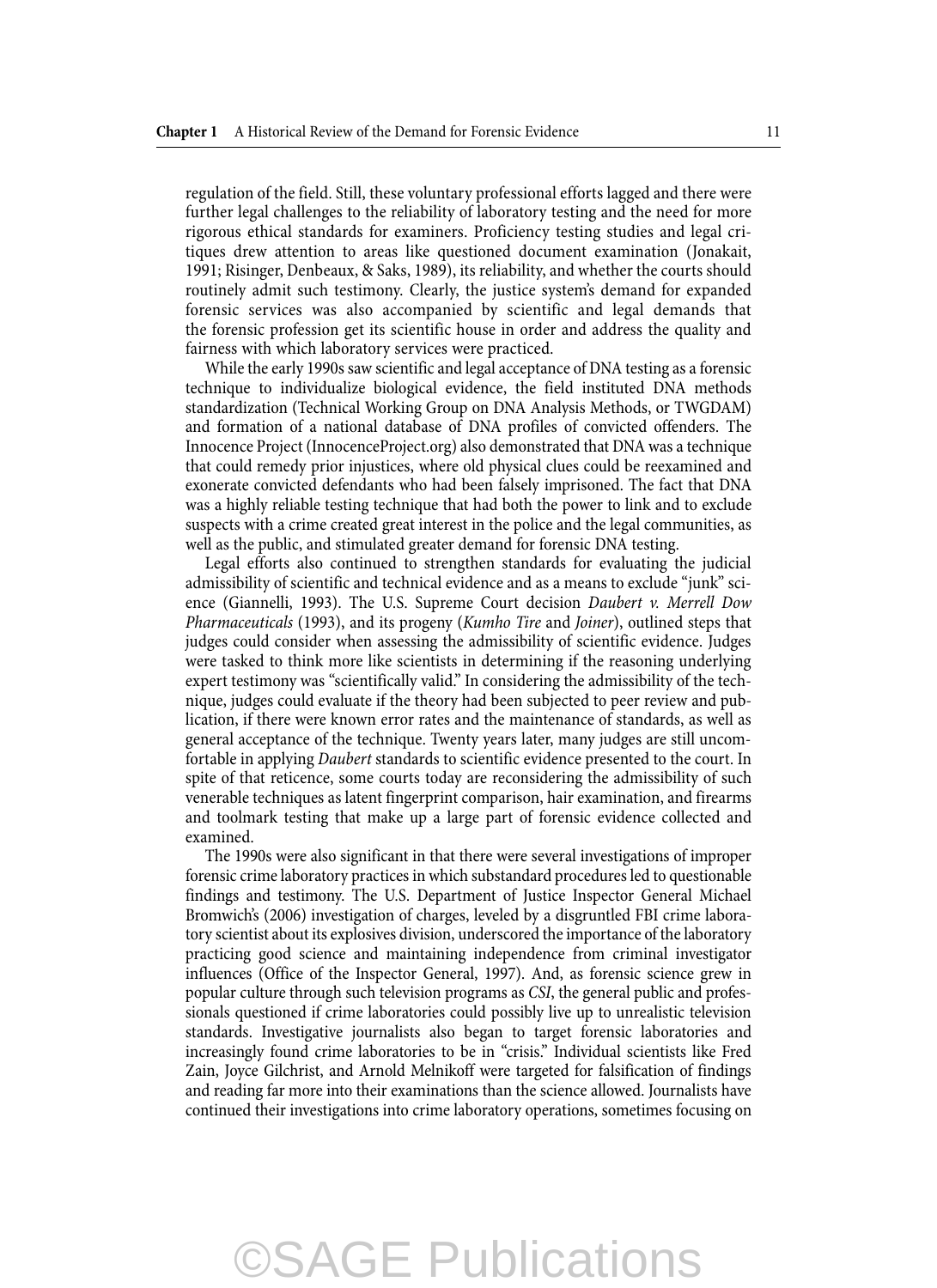errant examiners and at other times questioning if laboratories had sufficient resources to respond to their caseloads. Laboratories have been found not to have adequate resources to respond to submitted evidence, which has led to high examiner caseloads and lengthy testing turnaround times.

 Articles in major city newspapers during the past decade have continued this theme. The growth in DNA testing and public awareness of the potential of forensic science have resulted in the creation of new and expanded laboratory facilities (Hertzberg Davis Forensic Science Center, Los Angeles, CA, in 2007) and to more scientists, but the rise in evidence submissions and casework seems to have outdistanced laboratory capacity. While DNA capabilities have been greatly enhanced, the ability of laboratories to develop and meet scientific needs in other forensic testing areas have fallen short. The profession has failed to undertake the necessary studies to lay the proper scientific foundation to support the individualization conclusions of firearms, trace, latent fingerprints, and other pattern evidence (Giannelli, Imwinkelried, & Peterson, 2011). Some forensic examiners have ventured beyond proper scientific boundaries and have been too quick to support criminal investigator and prosecutor theories in their interpretation of evidence, and even taking shortcuts to achieve definitive results (Swecker & Wolf, 2010). The pressure on examiners to practice good scientific procedures and maintain high ethical standards has sometimes given way to pressures placed on crime laboratories to secure convictions and satisfy unrealistic public expectations.

#### Crime Laboratory Census Results

 Over the past decade, the Bureau of Justice Statistics (BJS) of the U.S. Department of Justice has surveyed publicly funded forensic science crime laboratories in the United States, gathering data on their workload, staffing, budget, and operations. Three periodic surveys have been conducted and published thus far, with the most recent data published in 2012 (Durose, Walsh, & Burch, 2012). Survey results offer some insight into the growth of forensic sciences and the demand for forensic services. Between 2002 and 2009, the number of crime laboratories identified by BJS increased from 351 to 411. The number of responding crime laboratories rose from 305 in 2002 to 377 in 2009, almost a 26% increase. The total number of requests submitted to responding laboratories increased from about 2.7 million in 2002 to about 4.1 million in 2009, over a 50% increase. Forensic biology (DNA) made up about a third of all such requests. So, while the number of laboratories supplying data to the survey increased by more than 25%, the demand for services (DNA testing) grew even faster.

 Because backlogs have been such a problem for crime labs in recent years, the surveys asked for the number of backlogged requests for testing that laboratories had at the end of the calendar year. Total backlogged requests grew from 0.5 million to 1.2 million over that seven-year time period. Forensic biology cases accounted for about three-quarters of this backlog, and most of these requests were for the analysis of convicted offenders' and arrestees' DNA samples. This is understandable, as forensic laboratories have been attempting to build the number of DNA profiles within CODIS. It is also interesting to note that budgets for all laboratories responding to the surveys had grown from about \$1.0 billion in 2002 to about \$1.6 billion in 2009, and the number of full-time equivalent (FTE) crime laboratory personnel grew from about 11,000 FTE personnel to over 13,000 personnel.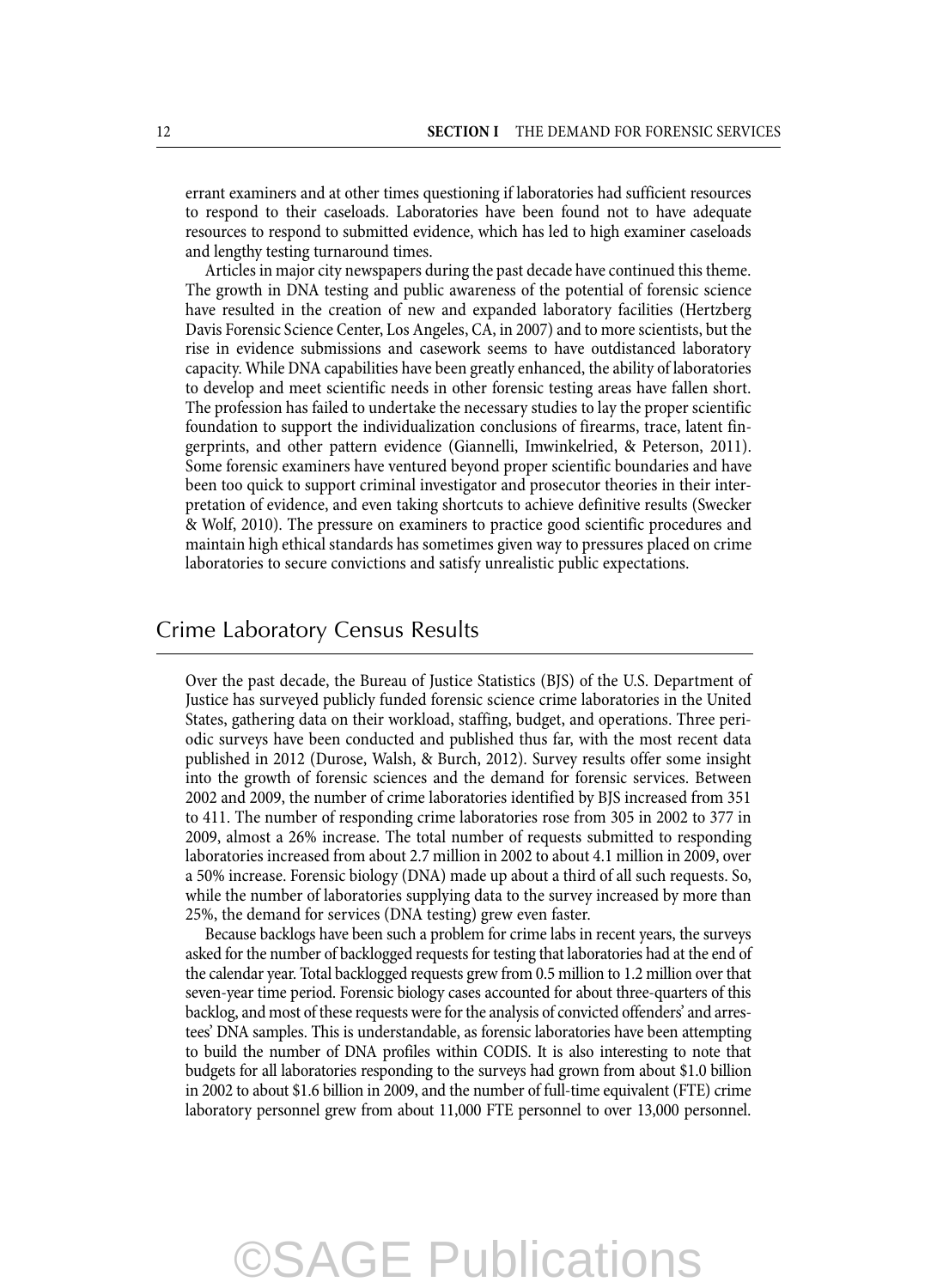Clearly, the demand for forensic services has increased, and resources have increased, but backlogs have grown at an even faster pace.

### Up-to-Date Utilization Patterns From the "Role and Impact" Study

 The Role and Impact of Forensic Evidence in the Criminal Justice Process Project was funded in 2006 by the NIJ to enable researchers at California State University, Los Angeles to track the collection, examination, and value of physical evidence data represented in official police, laboratory, and prosecutor records in five jurisdictions (Los Angeles County; Indianapolis, IN; and the Indiana State Police Laboratory System: Evansville, Fort Wayne, and South Bend). The project had multiple objectives:

- 1. To estimate the percent of crime scenes where one or more types of physical evidence were collected and the types of forensic evidence collected
- 2. To track the use and attrition of physical evidence from crime scene through laboratory analysis, and then through subsequent stages of the criminal justice process
- 3. To assess the contribution of forensic evidence to case outcomes

 This section will focus on the first two areas of the study to estimate the presence and demand for forensic evidence in various offense types (Peterson et al., 2010).

 These sites were chosen to represent city, county, and state forensic crime laboratory service configurations in the United States. Collected physical evidence data were based on a random sample of the population of reported crime incidents for the year 2003, stratified by crime type and jurisdiction. Aggravated assault, burglary, homicide, rape, and robberies files were randomly selected to represent a range of serious personal and property crimes. Cases were primarily selected from the year 2003 so that case files would be closed and files would hopefully contain complete data, through to final court disposition. A total of 4,205 cases were sampled including 859 aggravated assaults, 1,263 burglaries, 400 homicides, 602 rapes, and 1,081 robberies.

 Data were collected from three primary sources: police incident and investigation reports, crime laboratory reports, and prosecutor case files (primarily for case disposition and sentencing data). Various forensic variables were used for descriptive analyses: location and type of crime scene, presence of crime scene evidence (i.e., biological, latent prints, pattern evidence, firearms, natural and synthetic materials, generic objects, drugs), whether the evidence was submitted to the laboratory, and whether it was examined. Police incident and investigation reports yielded information on different forensic, offense, and disposition variables. Information from crime laboratory reports gave information on the type of evidence submitted and examined, and the results of laboratory examinations. Laboratory reports that resulted in unique identifications (individualizations) of evidence and those that linked one or more suspects to a crime scene or victim(s) were noted. The presence and type of physical evidence present, collected, and examined were determined exclusively from reports contained in police incident, crime scene technician, and investigator files.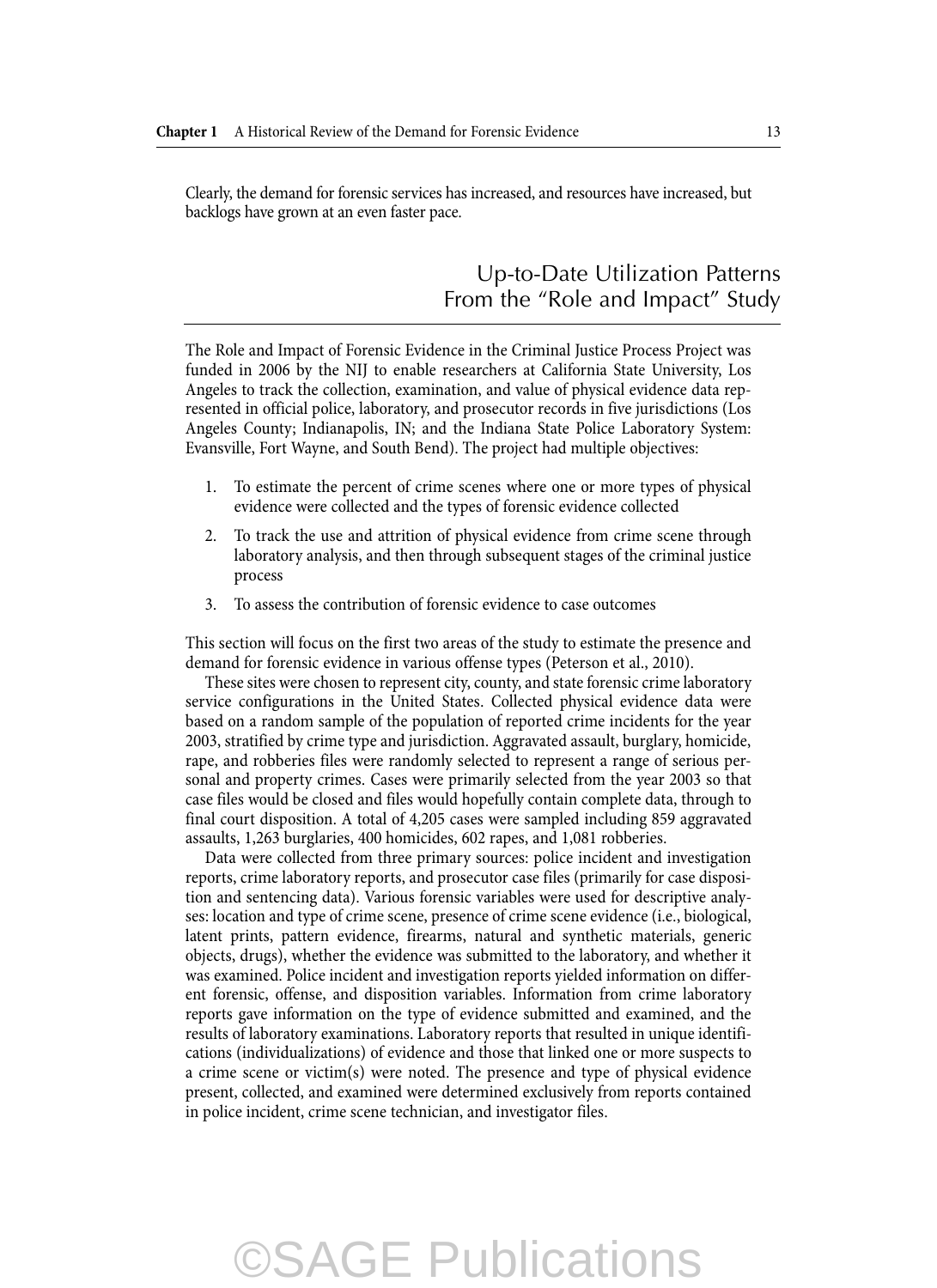#### *AGGRAVATED ASSAULTS*

 Physical evidence/substrates were collected in about 30% of incidents, with firearms/weapons (e.g., guns, bullets, shell casings) the leading category of evidence gathered. In only about 12% of cases where evidence was collected was the evidence submitted to the crime laboratory, and most of it was firearms/weapons and latent print evidence. Examinations in 79 cases (9.2%) conducted across all crime laboratories yielded 34 cases with identifications of evidence, most of them (21) involving firearms-related evidence. In terms of individualizations, there were 18 cases with firearms individualities and four other individualities involving latent prints.

#### *BURGLARY*

 Police collected physical evidence and substrates in almost one-fifth (19.6%) of burglaries. Latent prints made up a high percentage (84%) of the evidence collected. Most collected latent print evidence was submitted to the laboratories (75%), and crime labs examined approximately 72% of submitted prints. Laboratories produced 52 cases with individualized evidence—mostly latent prints.

#### *HOMICIDE*

 A very high percentage (97%) of homicides resulted in physical evidence/substrates being collected, primarily firearms/weapons and natural/synthetic materials (mostly clothing). The next most frequently gathered physical clues were biological and latent print evidence. Unlike other crime types, a very high percentage (88.5%) of collected physical evidence was submitted to crime laboratories, and most was actually examined (81%).

#### *RAPE*

 Approximately 64% of incidents had physical evidence or substrates collected. Biological and natural and synthetic materials were the two primary types of physical evidence collected. Sexual assault kits were employed to gather physical evidence in about half the cases. The kits held samples of suspected blood, semen, saliva, and DNA. The data revealed that there was a dramatic decline of collected evidence that was submitted to labs. More than two-thirds of sexual assault kits (68%) were not submitted to the laboratory for analysis. While some submitted evidence likely came from sexual assault kits, seldom were complete kits noted as submitted to the laboratories. A high percentage of cases with submitted semen evidence were examined (86.2%). Vaginal, blood, and latent print evidence also were examined in most submitted cases (87.5%, 59.0%, and 74.1%, respectively). In terms of establishing the uniqueness of evidence, 19 cases had individualized biological materials, and nine had individualized latent finger or palm prints.

#### *ROBBERY*

 Physical evidence and substrates were collected in less than a quarter (24.8%) of the robbery incidents, but rates of collection varied greatly by jurisdiction. Latent prints,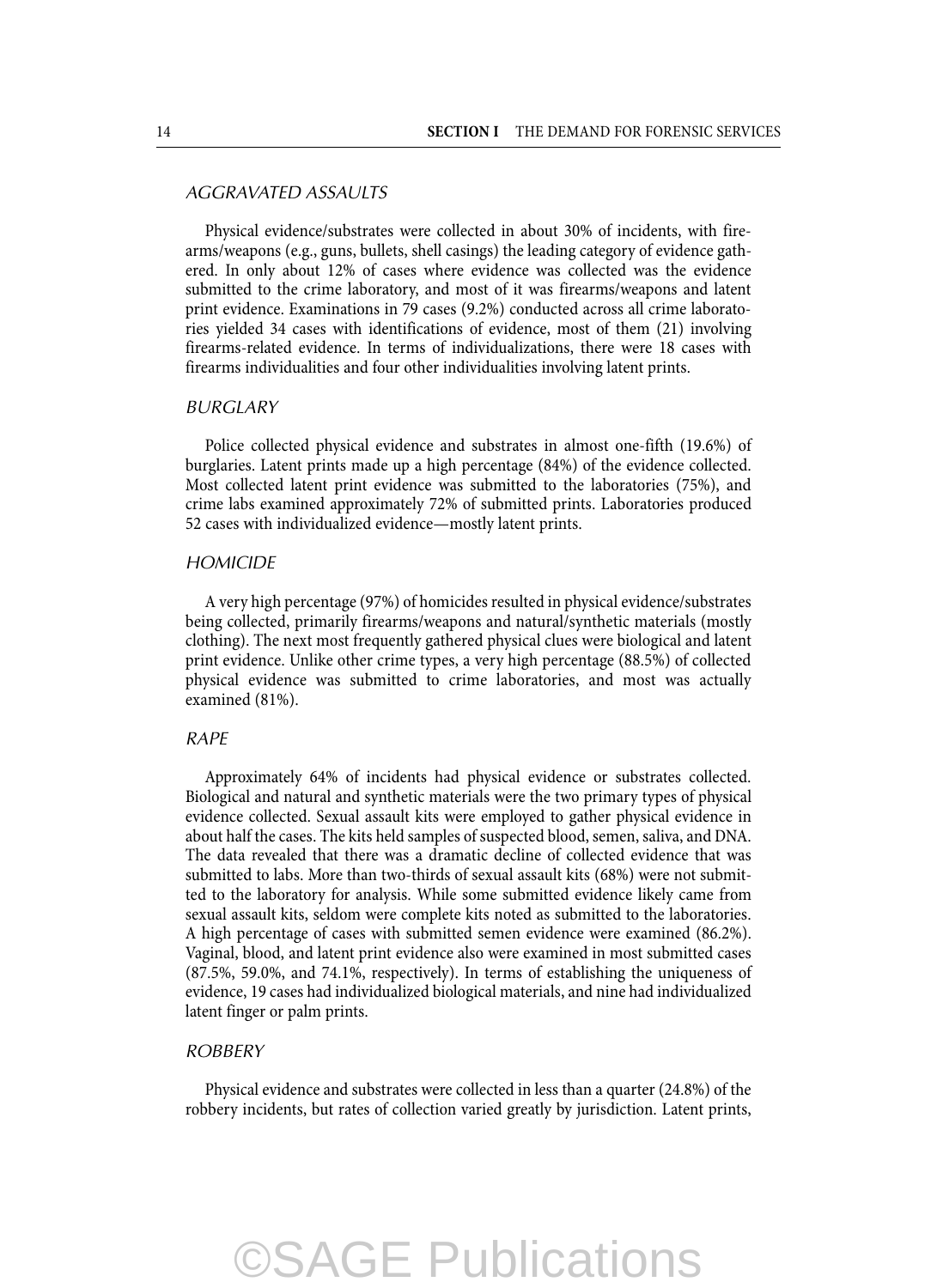natural and synthetic materials, and firearms/weapons were collected most frequently. After latent prints, materials (clothing) was the next major category of evidence/ substrates collected, followed by firearms/weapons. The evidence was submitted to crime laboratories in 44% of cases where it was collected (only 10.9% of all robbery incidents). A high percentage of the evidence submitted was actually examined (90.7%) but, overall, less than 10% of all robbery incidents had examined evidence. Latent print examinations yielded individualizations in almost half (44%) of the 41 cases where evidence was submitted to the respective crime laboratories.

#### Conclusion

 The growth of forensic science has been steady over the past several decades. Agencies have devoted added resources to forensic laboratories, but there have been comparatively few efforts to ascertain the effects of such evidence. While there have been a handful of prior efforts, a recent article by Peterson et al. (2013) has made a renewed attempt. The authors examined data collected from a probability-based sample of 4,205 cases from five jurisdictions nationally that was described in the previous section. Cases were randomly selected from the crime categories of homicide (400 cases), rape (602), aggravated assault (850), robbery (1,081), and burglary (1,262).

 Even though utilization rates were low, regression analyses showed that forensic evidence played a "consistent and robust role" in case-processing decisions across all crimes, but effects were time and examination dependent. The collection of evidence predicted arrest and case referral to prosecutors' decisions; the examination of evidence predicted case referral, charging, trial conviction, and the severity of sentences. While forensic evidence did not play a major role in plea bargains, interaction effects revealed that evidence that linked an offender with a victim or crime scene played a role in guilty pleas for stranger offenses. Interaction effects also indicated that collection of forensic evidence played a role in particular types of offenses: In robberies, collection of evidence from the scene increased the likelihood of arrest, and in homicides, evidence that linked the suspect to the victim/scene was a predictor of sentence length.

 This is not the final word on the value of forensic evidence on criminal case processing. As those authors recommended, criminal justice and forensic science researchers should continue to examine the contributions of various types of evidence—including forensic—to criminal justice decisions. Quantitative and qualitative approaches are needed to understand how these processes work to advance the progress of cases through the justice process. Scientific evidence is a complex variable, and its value may shift depending on the presence or absence of other characteristics and evidence in a case. As one prosecutor observed when asked about the value of scientific evidence, "It depends!"

This review has detailed the following:

 1. A high percentage of crime scenes have extensive varieties of physical evidence present. While collected evidence and substrates are not as high as the original Parker and Peterson (1972) study, a substantial percentage of crime scenes have evidence that is collected.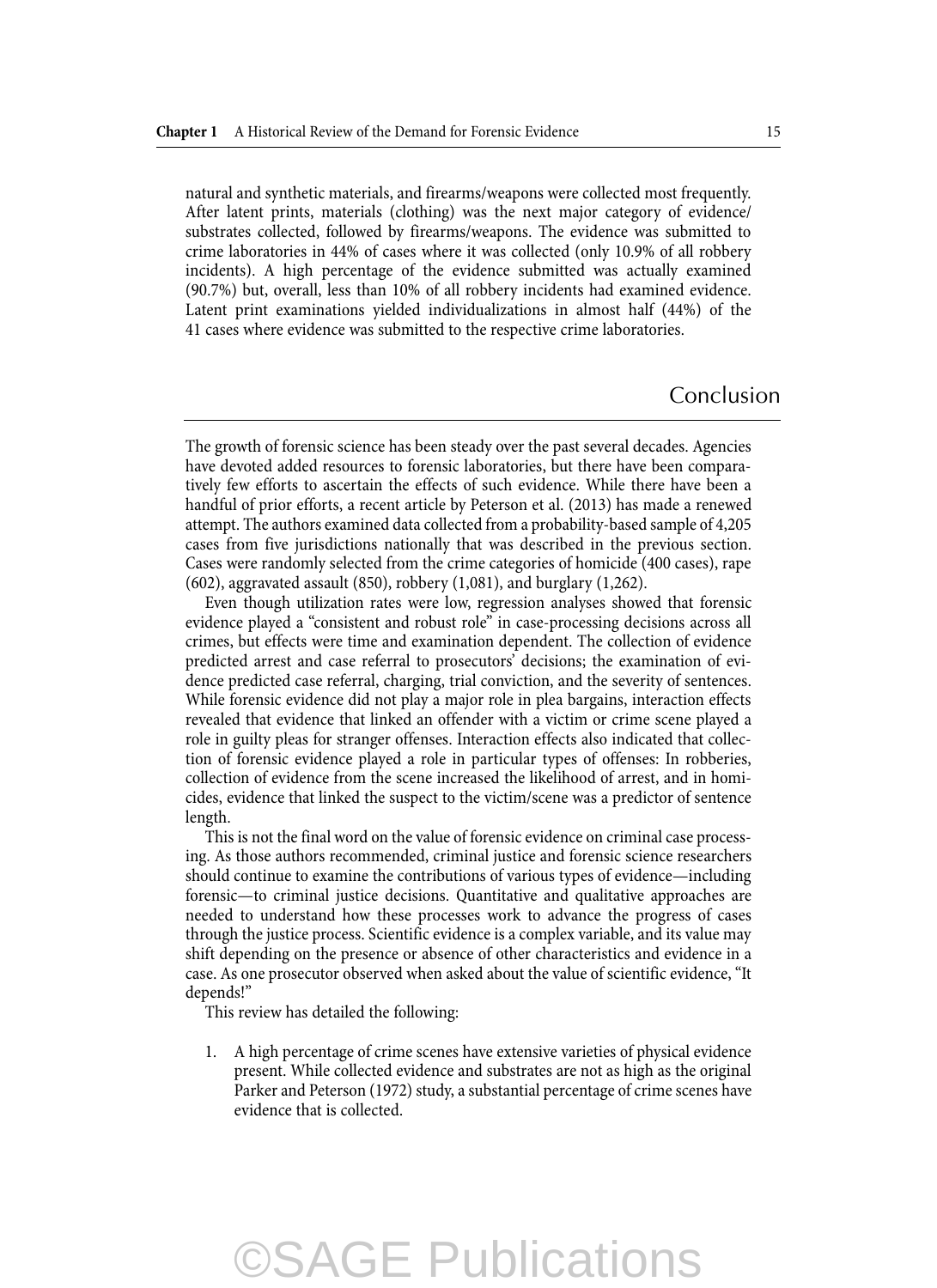- 2. Evidence is collected from those scenes ranging from a higher percentage of serious personal crimes and a lower percentage of property crimes.
- 3. Only a fraction of that evidence is routed to forensic crime laboratories for analysis: A high percentage of homicide and burglary evidence is routed for analysis, but a lower percentage of rape and assault cases.
- 4. An even smaller percentage of evidence submitted to crime laboratories is actually examined. Less than 2% of cases result in scientific evidence associating a suspect with the crime scene or victim. Robberies had the highest percent of collected evidence that was actually individualized.

 This study showed that despite low rates of evidence analysis and individualization, physical evidence still played a substantial role on case processing decisions. If agencies were to devote greater resources to the collection and analysis of evidence, and improve the training of investigative and prosecutorial personnel in wiser use of that evidence, they should be able to strengthen case solution, charging, conviction, and incarceration rates. It is doubtful, however, that single studies like this one will persuade agencies to make major reallocations of resources. Agencies will need to undertake similar studies in their own jurisdictions, with their own unique blends of personnel and resources, to determine how forensic evidence influences decisions in their respective jurisdictions. Heads of key agencies need to formulate their own research hypotheses and to be personally invested in such studies to determine the effects of scientific evidence in their communities.

 The relative importance of increasing solution and conviction rates in specific jurisdictions also needs to be considered. Compared with reducing crime rates, maximizing case solution, conviction, and sentencing rates may not command the same attention. Arrest, prosecution, and sentencing practices are important from a justice system perspective, but the police executive (who holds the purse strings of most crime laboratories) may not be as concerned with these "secondary" measures. Prosecutors and judges typically don't wield great influence over laboratory resources. Build in the fact, also, that the primary measure of forensic science laboratories is to find the "scientific truth" of the evidence, and is not to achieve high arrest and conviction rates.

 There are other important research and policy questions that need to be kept in mind, as well. *Daubert* and the National Research Council's recommendations in the 2009 *Strengthening Forensic Science* report concerning the scientific underpinnings of forensic science and the strength of individualization conclusions must be addressed. There are a range of other research studies that are needed to resolve other key questions and controversies, such as proper allocation of resources and decision criteria to be used in prioritizing evidence for evaluation in the laboratory. The newly impaneled National Commission of Forensic Science needs to rigorously evaluate studies like those described in this chapter, to improve on and replicate them, and to recommend new projects to answer other nagging questions. While this commission will be primarily concerned with enhancing "quality assurance" practices in forensic laboratories, matters of policy and allocation of resources will of necessity address questions of the value of scientific evidence on the process of justice. Hopefully, the data presented in this chapter will inform other researchers, policy makers, and practitioners to develop future studies to assess the continuing demand for and analysis of forensic evidence, and determine its effects on criminal justice case decision making.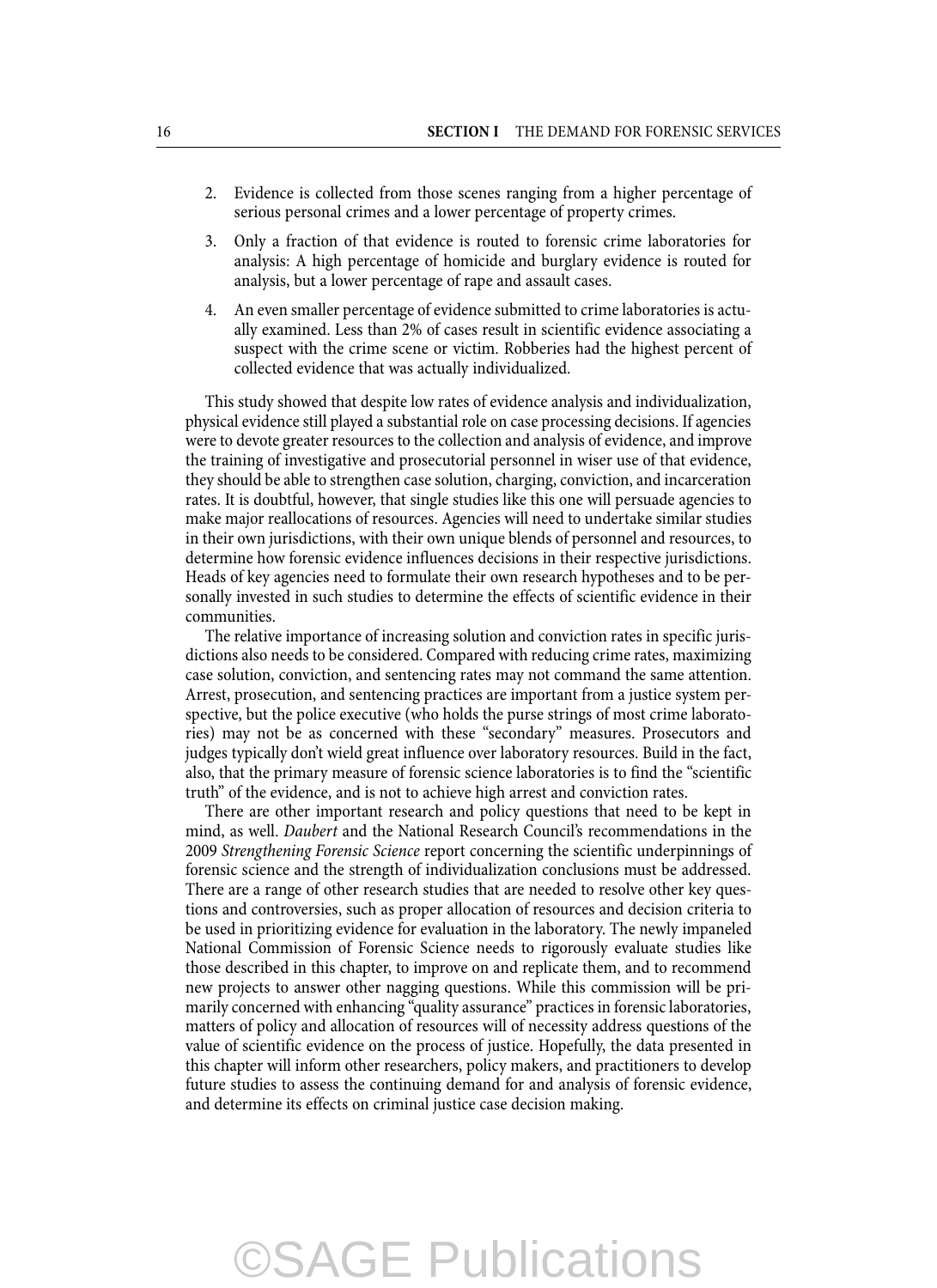#### References

- American Society of Crime Laboratory Directors, Laboratory Accreditation Board. (n.d.). About ASCLD/LAB. http://www.ascld-lab.org/about-ascldlab/
- Balko, R. (2011, June 14). Private crime labs could prevent errors, analyst bias: Report. *Huffington Post* . http://www.huffingtonpost.com/2011/06/14/the-case-for-privatecrime-labs\_n\_876963.html
- Bashinski, J., & Peterson, J. (2003) Forensic sciences. In W. Geller & D. Stephens (Eds.), *Local government and police management* (4th ed., pp. 559–597). Washington, DC: International City Management Association.
- Bromwich, M. (2006) *Fifth report of the independent investigator for the Houston Police Department Crime Laboratory and Property room* (HBD Crime Lab Independent Investigation). Retrieved from http://hpdlabinvestigation.org/reports/060511report.pdf
- Clark, M. (2012, November 26). Forensic science falls short of public image. *Stateline* . Retrieved from http://www.pewstates.org/projects/stateline/headlines/forensicscience-falls-short-of-public-image-first-of-two-parts-85899431908
- Daubert v. Merrell Dow Pharmaceuticals, Inc., 509 U.S. 579 (1993).
- Durose, M., Walsh, K., & Burch, A. (2012). *Census of publicly funded forensic crime laboratories, 2009* . Washington, DC: Bureau of Justice Statistics Bulletin.
- Escobedo v. Illinois 378 U.S. 478 (1964).
- Fisher, B. A. (2004). *Techniques of crime scene investigation* (7th ed.). Boca Raton, FL: CRC Press.
- Fisher, B. A., & Fisher, D. R. (2012). *Techniques of crime scene investigation* (8th ed.). Boca Raton, FL: CRC Press.
- General Electric Co. v. Joiner, 522 U.S. 136 (1997).
- Giannelli, P. (1993). "Junk science": The criminal cases. *Journal of Criminal Law and Criminology, 84* (1), 105–128.
- Giannelli, P., Imwinkelreid, E., & Peterson, J. (2011). Reference guide on forensic identification expertise. In National Research Council (Ed.), *Reference Manual on Scientific Evidence* (3d ed., Ch. 16). Washington, DC: National Academies Press.
- Guillen, T., & Nalder, E. (1994, June 22). Overwhelming evidence: Crime labs in crisis. *Seattle Times,* p. A1.
- Houck, M. (July 2006). CSI: Reality. *Scientific American, 295,* 84.
- Huber, P. (1991). *Galileo's revenge: Junk science in the courtroom*. New York: Basic Books.
- Institute for Defense Analyses. (1967). *Task force report: Science and technology: A report to the President's Commission on Law Enforcement and Administration of Justice* . Washington, DC: U.S. Government Printing Office.
- Johnson, D., Peterson, J., Sommers, I., & Baskin, D. (2012). Use of forensic science in investigating crimes of sexual violence: Contrasting its theoretical potential with empirical realities. *Violence Against Women, 18* (2), 193–222.
- Jonakait, R. (1991). Forensic science: The need for regulation. *Harvard Journal of Law and Technology, 4,* 109.
- Kumho Tire Co. v. Carmichael, 526 U.S. 137 (1999).
- Lassers, W. K. (1967). Proof of guilt in capital cases: An unscience. *Journal of Criminal Law, Criminology and Police Science, 58* (3), 310–316.
- Makin, D. (2012). Symbolic evidence collection or "If all else fails, throw some dust around." *Forensic Science Policy & Management, 3,* 126–138.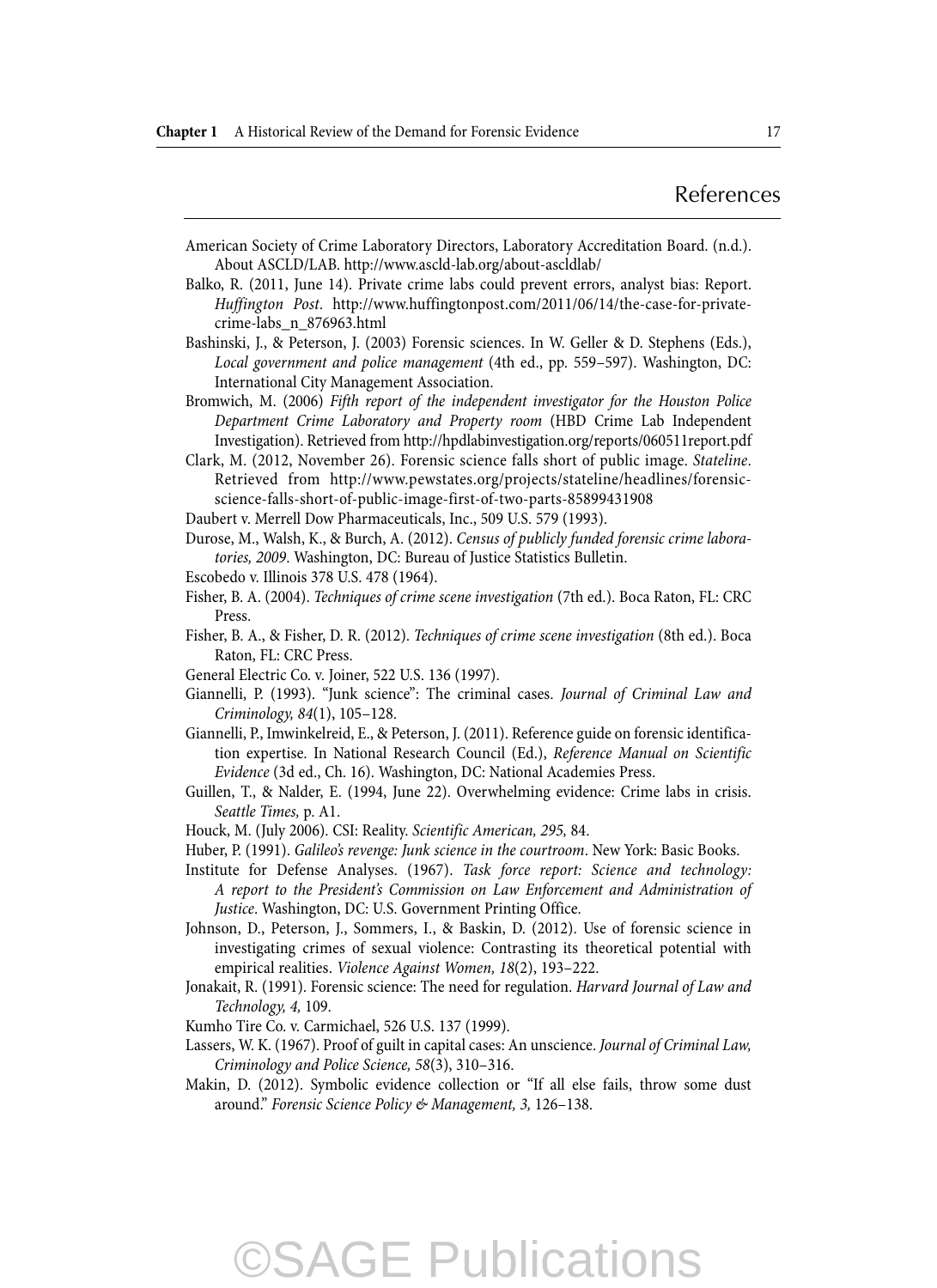McRoberts, F., Mills, S., & Possley, M. (2004, October 17). Forensics under the microscope: Unproven techniques sway courts, erode justice. *Chicago Tribune,* p. A1.

- Miranda v. Arizona, 384 U.S. 436 (1966).
- National Advisory Commission on Criminal Justice Standards and Goals. (1973). Standard 12.2: The crime laboratory. In *Task force report on the police* (pp. 299–304). Washington, DC: U.S. Government Printing Office.
- National Institute of Justice (NIJ). (2013). *Forensic DNA* . Retrieved from http://www.nij. gov/topics/forensics/evidence/dna/pages/welcome.aspx
- National Research Council (NRC). (2009). *Strengthening forensic science in the United States: A path forward.* Washington, DC: Author. Retrieved from http://www.nap .edu/catalog/12589.html
- Office of the Inspector General. (1997). *The FBI laboratory: An investigation into laboratory practices and alleged misconduct in explosives related and other cases.* Washington, DC: U.S. Department of Justice. Retrieved from https://www.fas.org/irp/agency/doj/oig/ fbilab1/fbil1toc.htm
- Parker, B. (1963). Scientific proof *. Revista Juridica de la Universidad de Puerto Rico, 32* (2), 201–213.
- Parker, B., & Peterson, J. (1972). *Physical evidence utilization in the administration of criminal justice* . Washington, DC: U.S. Government Printing Office.
- Peterson, J. (1974). *The utilization of criminalistics services by the police: An analysis of the physical evidence recovery process* . Washington, DC: U.S. Government Printing Office.
- Peterson, J. (1975). LEAA's Forensic Science Research Program. In G. Davies (Ed.), *Forensic science* (pp. 43–57). Washington, DC: American Chemical Society.
- Peterson, J., Hickman, M., Strom, K., & Johnson, D. (2013). Effect of forensic evidence on criminal case processing. *Journal of Forensic Sciences, 58* (S1), S78–S90.
- Peterson, J., Johnson, D., Herz, D., Graziano, L., & Oehler, T. (2011). *Sexual assault kit backlog study: Final report.* Washington, DC: National Institute of Justice.
- Peterson, J., & Leggett, A. S. (2007). The evolution of forensic science: Progress amid the pitfalls. *Stetson Law Review, 36,* 621–660.
- Peterson, J., Mihajlovic, S., & Gilliland, M. (1984). *Forensic evidence and the police: The effects of scientific evidence on criminal investigations* . Washington, DC: U.S. Government Printing Office.
- Peterson, J., Sommers, I., Baskin, D., & Johnson, D. (2010). *The role and impact of forensic evidence in the criminal justice process: Final report* . Washington, DC: National Institute of Justice.
- Risinger, M., Denbeaux, M., & Saks, M. (1989). Exorcism of ignorance as a proxy for rational knowledge: The lessons of handwriting identification "expertise." *University of Pennsylvania Law Review, 137,* 731–788.
- Ritter, N. (2011). Solving the problem of untested evidence in sexual assaults. *NIJ Journal, 267,* 18–20.
- Roman, J., Reid, S., Reid, J., Chalfin, A., Adams, W., & Knight, C. (2009). *The DNA field experiment: Cost-effectiveness analysis of the use of DNA in the investigation of highvolume crimes* . Washington, DC: Urban Institute.
- Strom, K., & Hickman, M. J. (2010). Unanalyzed evidence in law-enforcement agencies: A national examination of forensic processing in police departments. *Criminology & Public Policy, 9(2), 381-405.*
- Strom, K., Ropero-Miller, J., Jones, S., Sikes, N., Pope, M. W., & Horstmann, N. (2009). *The 2007 survey of law enforcement forensic evidence processing: Final report* . Prepared for the National Institute of Justice.